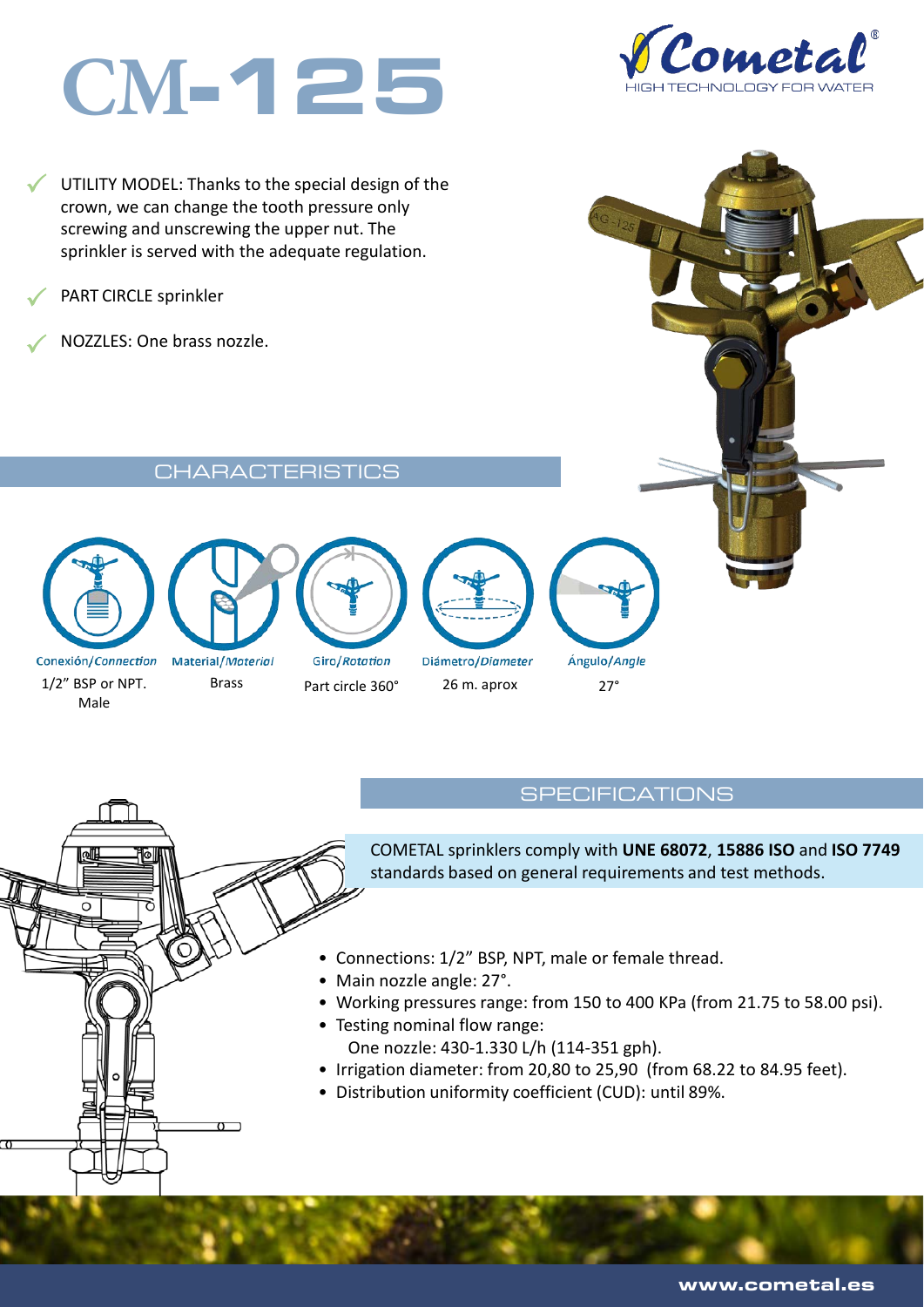

## ONE NOZZLE



**Presión /** *Pressure*

www.cometal.es